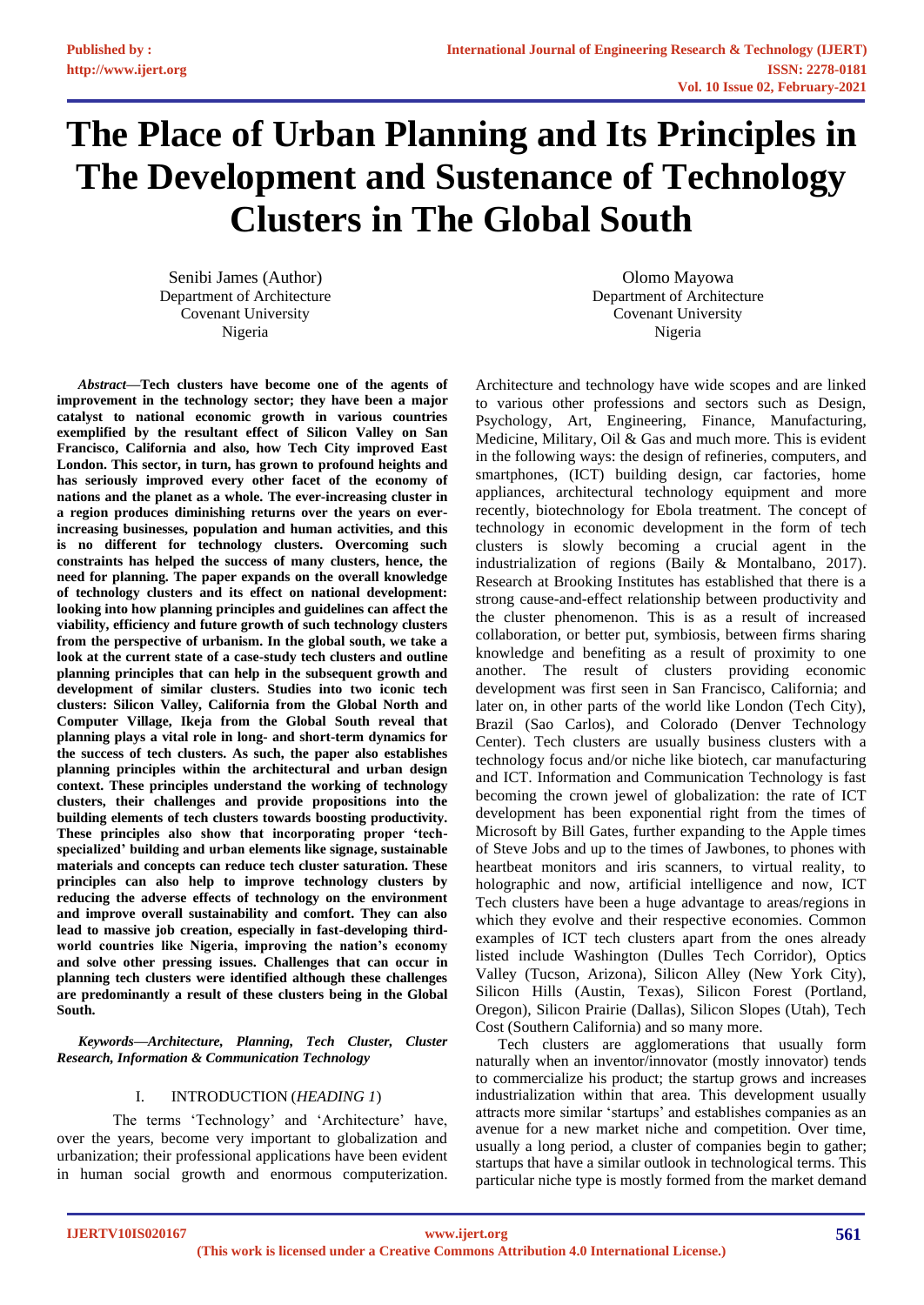of that area and if that area has the available resources that are needed to support that kind of technology. Over time, tech clusters can evolve to high tech clusters, which are extremely networked and highly sustainable, filled with very large companies leading a highly sophisticated tech ecology. The benefits of location economies are the prime agents in the formation of clusters. Location economies is an extensively studied phenomenon in the economic development literature; the value on location economies is particularly high as key processes involve networks and interaction based on proximity. Clusters and cluster forms have been found to increase efficiency and productivity with which participating companies can compete, nationally and globally (Porter M, 1998)). Tech clusters, such as Silicon Valley have a lot of advantages for themselves and other sectors, like the possibility of exponential innovation through the formation of pseudo-knowledge clusters. Entrepreneurs can get easier access to capital through well-structured investment and likewise, investors can get entrepreneurs to finance. What is remarkable about tech clusters is the resulting development of the area in terms of infrastructure, operation, and economy. Also, firms that makeup clusters are high-valued, have strong intellectual property protection, liberal immigration laws, and equalrights/inclusive policies, as well as an excellent entrepreneurial culture. In recent times, tech clusters have evolved based on varying ideologies and planning. A good factor for the evolution of a tech cluster is to be able to develop a knowledge and/or research cluster for constant innovation; an excellent example remains Silicon Valley when the Stanford Leadership decided to form a knowledge cluster with its graduates as it was the Valley's major workforce and also as a form of practical field for them. In most cases, tech clusters are usually made for the formation of knowledge and research purposes in a particular field of technology but in other cases, they may evolve to product commercialization mostly due to sustainability and even profitability; this is when tech markets can be formed. Every tech cluster must have at least a tech market since one of its product objectives is commercialization (Gilbert, 2015).

## II. SILICON VALLEY – THE BIRTH, TRANSFORMATION AND SUSTENANCE OF TECH CLUSTERS

The history of a tech cluster dates back to the beginning of Silicon Valley. Silicon Valley is internationally known as the major founders of the tech cluster phenomenon and is considered a fundamental landmark in the evolution of other tech clusters. Piero Scaruffi and Rao Arun give a detailed history of Silicon Valley. It was reportedly termed Silicon Valley by Don Hoefler in the Electronic news newspaper on January 11, 1971 (Arun Rao & Piero Scaruffi, 2010). Silicon Valley founded by the University of Stanford is a nickname given to the technology cluster that overlooks the southern San Francisco Bay in California, it is now home to a lot of hightech companies as well as a multitude of start-ups. Stanford University through its leadership, affiliates and graduates were a key role in the development of the Silicon Valley area (Adams, 2005). Another theory attributes the origin and development of Silicon Valley to the founding of the Federal Telegraph in California in 1908 and the resulting invention of Wireless technology, Stanford university factor, and military relationships at that time (Huggins, 2008). The advancement

of this cluster was facilitated by the semiconductor sector with firms such as Eitel-McCullogh (Eimac), Litton Industries, Fairchild Semiconductor, and Intel; at the same time improving a lot of other sectors as well (Lecuyer, 2005). In the 1980s the semiconductor industrial sector experienced a serious crisis but the evolution of the Silicon Valley developed massively and became an economic blueprint for other cities to follow; it brought a lot of economic development to the area. Its growth was so massive that in 1999 after the Initial Public Offering (IPOs) that was carried out in Silicon Valley in 1998, the 41 IPOs had a combined market capitalization of \$27 billion (Hamel, 1999). The post-2000s saw Silicon Valley go from a tech cluster to a high-tech cluster and established 'high-tech' clusters such as Silicon Valley have a lot of advantages for itself and other sectors like the possibilities for further innovation. The creation and evolution of Silicon Valley have led to the creation of other clusters either naturally or by the government. Although numerous clusters have been formed, we cannot try to collate a comprehensive view of these tech clusters, this is mainly because it is not productive to begin labeling these tech clusters based on their 'label' (Breshnashaw, 2004)**.**

However, as a result of the overpricing of the IPOs in 1998, especially NASDAQ, it led to its crash and a disruption of the Silicon Valley model. This led to the sacking of twenty-five thousand Silicon Valley jobs in 2001 and two hundred thousand jobs in 2006 and a total workforce of one hundred thousand (Joint Venture, 2007). Despite this setback, there is still a considerable workforce growth in Silicon Valley: the average size of the traditional hardware firm in the Valley was 200 employees and the average size of the software firm was 27 (Henton, 2000). In the past 27 years, only three of the top 40 companies that were located in Silicon Valley have remained in that same location. Others have either failed, relocated, replaced and/or have been bought over by new companies (Kearney, 2004). This highlights the inevitable law of diminishing returns to cluster operation and eventual sustenance. A tech cluster begins to grow exponentially due to companies seeing and trying to exploit a market niche. The competition increases and is healthy but slowly the area tends to become too congested for use, creating huge issues like an increase in crime, reduced efficiency especially in transport route/links due to disorganization and worst of them all: Pollution.

Kearney, 2004, identified that there was a shift in focus from further tech cluster evolution to policymaking and planning in existing technology clusters; and the local and national policy-makers can keep in control the development of these tech clusters (Max Nathan & Emma Vandore, 2014). The timeline progression of Silicon Valley over the years have established a fact: Planning plays a vital role in long and short terms dynamics for the success of tech clusters. As has been established from previous experiences, we see that tech clusters can bring a lot of innovation and development to a region with more resource usage and jobs improving the economy. These clusters over time can also bring a lot of issues that can reduce efficiency, and if not properly handled and planned can derail its aforementioned development. In the early stages of tech cluster formation, there are lesser and smaller tech companies. At this stage, the region is less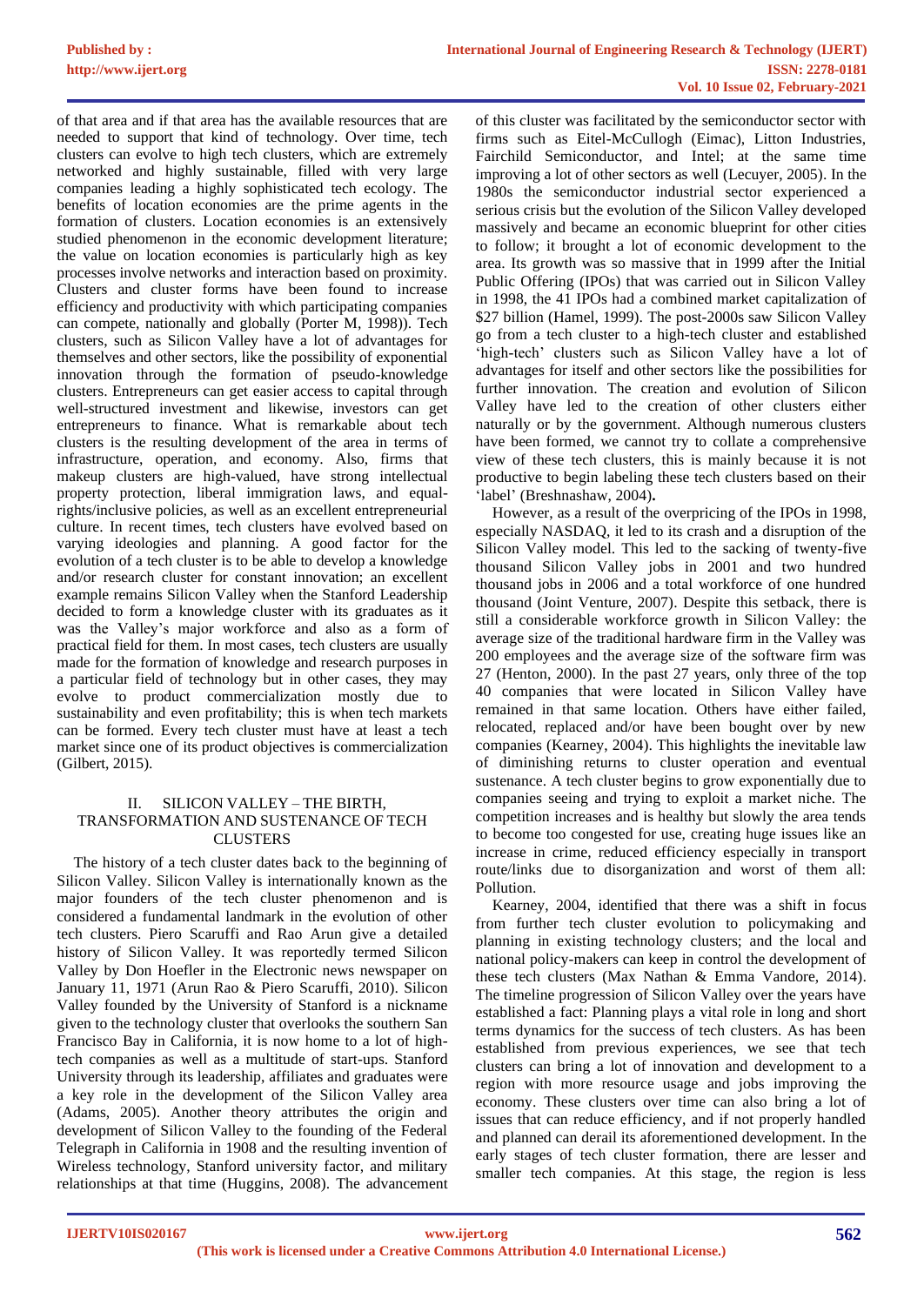cumbersome and usually, there is no noticeable bad effect of the cluster on the ecosystem. But as the cluster begins to grow and develop, the area starts becoming dense due to constraints, such as space, which can ultimately lead to reduced productivity and a growing negative influence on the environment with the attendant issues leading to pollution, product, space and region overuse. Therefore, proper planning of spaces in this business cluster is expedient. This can help to reduce land overuse, increase maximum land use in areas with space constraints and also increase productivity and sustainability.

### III. COMPUTER VILLAGE, IKEJA, NIGERIA – TECH CLUSTERS OF THE GLOBAL SOUTH

The Information and technology market sector, which includes hardware and software sales and services and other value-added services, is rapidly growing in most modern economies (Choe & Roberts, 2011) and this has been evident in Nigeria. Due to the ever-growing ICT market particularly in Nigeria, it has enabled the organic formation of tech clusters; this natural cluster formation in Nigeria was first identified in Lagos as 'Computer Village'. It is best described as an ICT market as this cluster is much more focused on ICT trade. Its history dated back to a small marketplace in the 1960s and continued through the 1990s at Ogunlana Drive, Surulere. There was a remarkable growth between 1998 and 2001, as narrated by Muyiwa Matuluko who grew up in the area, and this formed the ICT market cluster which was then settled at Ikeja, Nigeria (TechPoint Africa, 2017). This tech cluster formation was accelerated due to a huge demand in mobile networking from GSM entry in the Nigerian market in 2001. Over the years, the technology sector has encouraged the growth and development of similar tech clusters in Nigeria and the formation of new ones. Research from StearsBusiness has found that there has been government acknowledgment of the benefits of a tech cluster in this region and some government efforts were put in place to this effect. The Ikeja local government created road construction and, office spaces began to spring up as a result of the economies always offered by infrastructure development (StearsBusiness, 2018). Over the years it has been estimated that the ICT market cluster generates up to 1.5billion naira daily.

Computer Village has become a densely populated tech cluster in the past decade. This is a known problem of an organic cluster: since it is difficult to appraise how much a cluster can grow, there is usually no provision for unexpected expansion and growth. Therefore, this ICT market cluster is on the pollution brink that needs a total urban revamp plan. A prime example of the mess in Computer Village is the pollution that is being caused by waste from computer and phone scrap parts - that are mostly non-biodegradable, and the extremely poor route management within that area. Government actions over the years have involved moving the cluster away to a larger location that can handle its current capacity but has received very negative responses; highlighting such response as quite inefficient. The place of Architecture and Urban Design/planning can be used to efficiently mitigate and/or remove the negative impact of these problems. Other problems noticed in the Computer Village cluster include, but are not limited to: area congestion, lack of population control, poor noise levels, pollution and security.

# IV. TECH CLUSTERS AND PLANNING

It has already been established that tech clusters always tend to grow and give room for more urbanization, leading to economic development. A tech cluster can always lead to a high-tech cluster and can have a lot of positive trade-offs; they have, in recent times, been seen as agents to accelerate development in an area. In the post-2000s, highly globalized countries begun to experience two situations: diminishing of the old traditional industries of the R.C. (Reinforced Concrete) days and the birth of newer innovative companies (Maggioni, 2004). These changes are caused by economic interdependence as is evidenced in the deepening of regional differentiation (Doz, 1987), whether this is seen as positive or negative to tech-clusters is rooted in planning. The incredible success of the Silicon Valley tech cluster model led to a lot of policymakers trying to clone that model for the development of another successful cluster through regional innovation policies. The major success of Silicon Valley as a high-tech cluster has been attributed to a set of powerful planning policies aimed at linking the existing local resources to international demand and supply (Blakely, 1989).

Max Nathan in his piece "*here be start-ups: exploring London's 'Tech City' digital cluster*" tries to ascertain the place of planning, its policies, and regulations in relation to the success of a tech cluster programme. Tech clusters tend to gather in inner urban space, which is perfectly normal for typical business clusters (Jacobs & Marshall, 1969;1918), this is what is called 'cultural cognitive capitalism' (Scott, 2014). Max found that these clusters grow organically but that they can be barriers to growth which mostly include lack of access to finance, unskilled labour, and lack of management capacity. Policymaking can be used to fix these barriers (with respect to planning) through Clustering around small production zones, improving small firms' competitiveness/growth by minimizing the level of FDI (Foreign direct investment) for indigenous firm development, improving short term economy development by maximizing the level of FDI.

Chris Green in his article '*Planning Policies for high tech clusters*' outlines the possibilities of the growth of high-tech clusters in areas of restraints and subsequent sustainable developments. He outlined Cambridge as a prime example and concluded that the conflict between economic development and environmental consideration becomes an issue in small and medium-tech cluster, and not so much an issue to high tech clusters (Green, 2016). While planning is quite a broad term to discuss towards achieving sustainable tech clusters and transformation into a high-tech cluster, the focus on planning will be from the Architecture perspective. The use of Architecture, its principles and its problem-solving capabilities can help in short- and long-term sustenance of tech clusters, whether they are formed organically or systematically.

# V. PLANNING PRINCIPLES IN TECH CLUSTERS

Planning a tech cluster is usually been set out and implemented as policies and strategies based on principles. These principles understand the working of technology clusters, its challenges and provide propositions into the building elements of tech clusters towards boosting productivity. Planning in Information technology centers is a long process that must be systematically followed. A lack of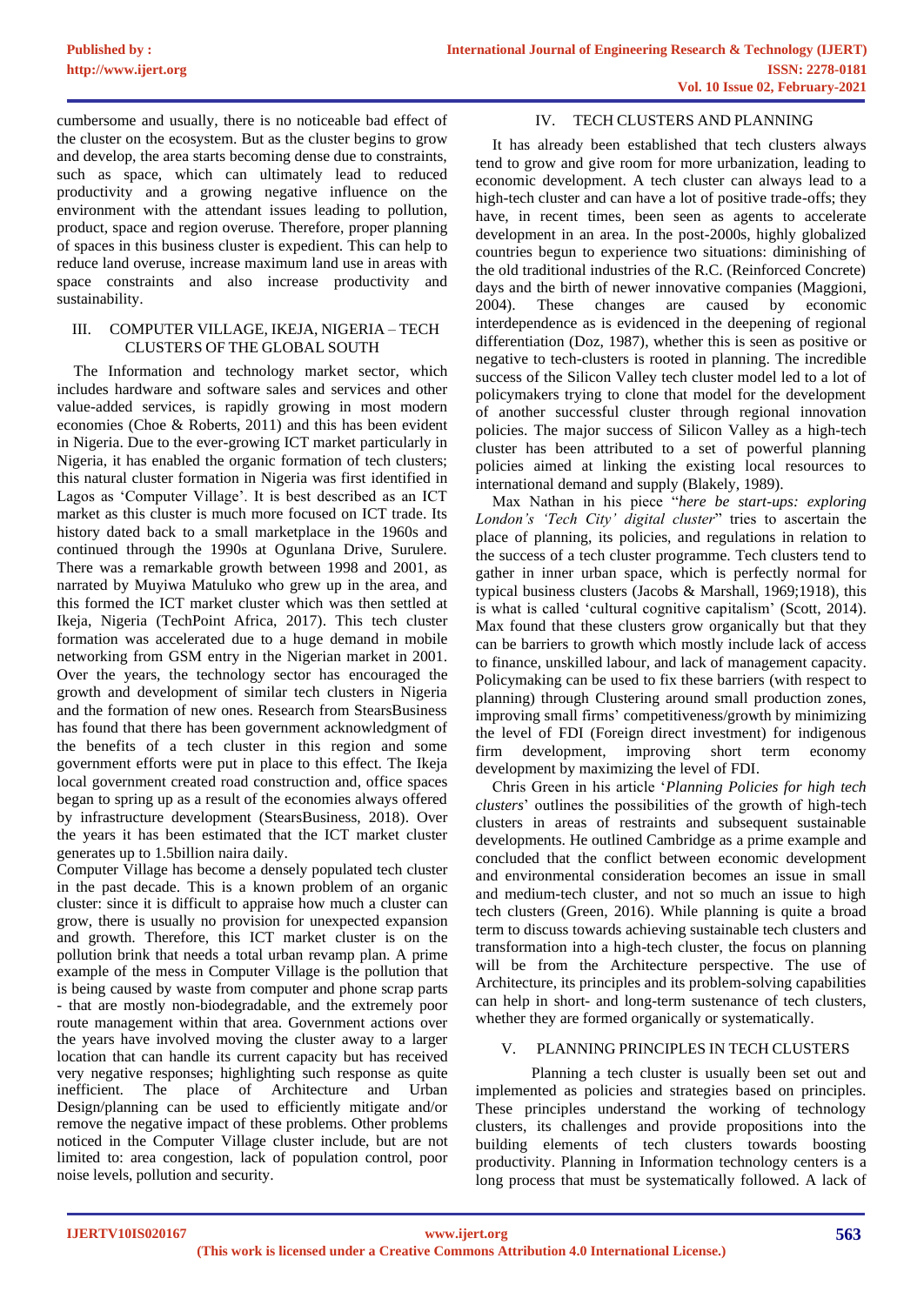patience in following this systematic approach can lead to very grievous issues in the future (Chiara & E., 2001).

The planning principles should guide planning tech clusters within the architectural context, these principles should also provide an avenue for equitable development at all levels of tech cluster formation and operation.

- Project goals should be properly defined and mapped to infrastructure. This usually involves a profound understanding of building concepts and functions and how best to juxtapose functions to buildings.
- An economic analysis of the cluster should be carried out classifying the spatial areas based on the market sub-sector categories and zoning. With this information and some other, critical evaluation of spatial allocation can be carried out based on land uses (Chiara, Joseph De; Crosbie, Michael J., 2001).
- Buildings and general infrastructure built should be as adaptable as is possible. The building must be able to fit associated uses whether they be trade, research or collaboration.
- Planning must facilitate sustained economic growth and development through the provision of adequate infrastructure.
- Use materials, systems and construction methods that are resilient and sustainable.
- All infrastructures and ambient environment should create a sense of place and relate to iconic forms, culture as well as an integration to the natural landscape.
- Maintain moderate visual expression of the building design with relation to the skyline. That is commonly achieved through the design and construction of highrise buildings.
- Incorporate beautiful landscaping into clusters. Proper landscaping usually has 'expressive, aesthetic, natural and cultural qualities' that is valued by people and provides symbiotic positive outcomes for people and outcomes (Nassauer, 2014).
- Transportation infrastructure should foremostly provide for the comfort of motorists and pedestrians through providing efficient transport routes in terms of safety, convenience and usability.
- Provide specialized spatial management and arrangement with standardized routes and transport schemes.
- Planning must include a systematic research, and framework, for the preservation, protection and enhancement of the natural environment. This systematic approach tries to help the natural and built environment.
- Potential future expansion must be considered in planning tech clusters. To plan for future expansion certain criteria must be met such as the potential of the public road to be able to absorb additional traffic loads; the cluster area must have a suitable reserve area; the income to be created must be able to justify capital investment, and other relevant factors must be carefully considered.
- Planning tech clusters should be carried out in stages,

and stage results should be regularly assessed.

# VI. CHALLENGES THAT OCCUR WHEN PLANNING TECH MARKETS

Despite the widely established fact that tech clusters offer excellent returns in economic growth and sustainability, probable challenges can occur as a result of a wide range of issues. Lack of finance can limit urban planning implementation; urban planning policy remains the backbone of an effectively planned tech cluster but the creation and implementation of such policies can be stifled due to lack of funds to pay agencies and/or professionals. In a typical tech cluster, market stall leased to individuals by the government can lead to less control over such space and can be much more difficult to execute urban planning policies. There can also be arbitrary political boundaries issues. Urban planning policies takes into consideration landscape features, but this can become a challenge due to differences in landscape features. These differences can include Soil differences, Differences in topography, Differences in characteristics of the physical site, Differences in amenities features, Lack of a comprehensive master plan in existing land uses, Poor level of predictability of terrain (Mondals, 2015).

# VII. CONCLUSION

Business clusters have become a widely researched and implemented strategy, as Silicon Valley have set intelligent pathway of city formation, growth and/or development. Tech clusters, which are business clusters with a focus of the Tech theme, have been created across the world and is a welldocumented source of revenue to countries as can be seen in USA, France, Russia, England and Israel. A good example is Paris Saclay, which is a government planned and executed tech cluster was started in 2013 and is worth about \$3.25 billion as at late 2015, then there is Silicon Valley: a high-tech cluster that has grown in value remarkably. The tech markets in the Global South however brings to the fore a key negative of Tech clusters: The ever-increasing cluster in a region produce diminishing returns over the years on ever increasing businesses, population and human activities. A tech cluster begins to grow exponentially due to companies seeing and trying to exploit a market niche. The competition increases and is healthy but slowly the area tends to become too congested for use, creating huge issues like an increase in crime, reduced efficiency especially in transport route/links due to disorganization and worst of them all: POLLUTION. An expository case study of Computer Village, the largest Tech cluster in Africa's largest city highlights this negative.

The success of Silicon Valley attributed to a set of powerful planning policies basically aimed at linking the existing local resources to international demand and supply and shows the place of Planning in the development and sustenance of technology clusters in the Global South. The principles highlighted revolve around Architectural and urban planning strategies in a tech cluster life-cycle and challenges that can occur when planning a tech market were explored. Properly implemented planning principles in a typical tech cluster, whether new or existing, guarantees that the diminishing returns phenomenon is vastly reduced and will help in promoting security, increasing cluster attractiveness, prevent